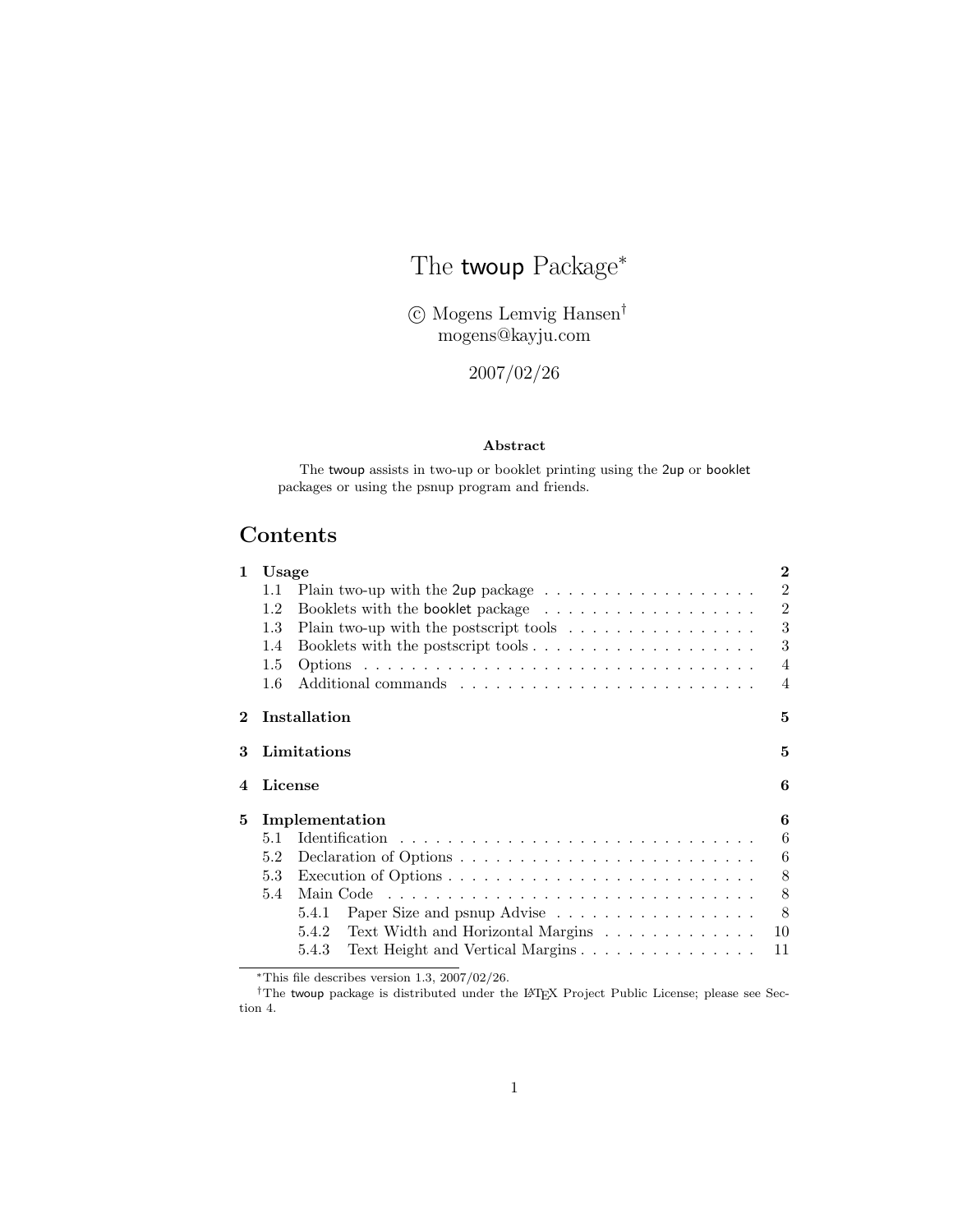I am familiar with three ways of producing two-up documents<sup>1</sup> and booklets:<sup>2</sup> the 2up package, the booklet package, and the postscript tool psnup. The 2up and booklet packages are both available from CTAN, and psnup is included with many TEX distributions including MiKTEX. All three will by default accomplish this task by scaling the page down. However, a one-up page layout does not necessarily work well when scaled. The twoup package provides a page layout designed for two-up printing and sets the relevant 2up or booklet parameters or gives advise on how to use the postscript tools.

### 1 Usage

Give the paper size you intend to print on as an option to  $\doteq$   $\ddot{o}$  cumentclass.<sup>3</sup> The twoup package re-calculates the paper size and margins for two-up printing.<sup>4</sup> Then choose the method:

### 1.1 Plain two-up with the 2up package

Load the 2up package before the twoup package.

```
\documentclass[a4paper,12pt]{article}
\usepackage{2up}
\usepackage{twoup}
```
Unfortunately cross references may not work out under the 2up package. The solution is, as explained in the 2up documentation, to comment out the \usepackage{2up} line, run your .tex file through LATEX until all references work out, then load 2up again and run your document through LATEX once (an only once).

### 1.2 Booklets with the booklet package

Load the booklet package before the twoup package.

```
\documentclass[letterpaper,12pt]{article}
\usepackage[print]{booklet}
\usepackage{twoup}
```
Without the print option, the booklet package does nothing.

The booklet package has miraculously solved the cross-reference problem of the 2up package but does not provide a plain two-up option.

<sup>1</sup>That is, printing two logical pages side by side on one side of one sheet of paper.

<sup>2</sup>That is, rearranging the logical pages before printing them two-up on both sides of the paper in such a manner that the resulting sheets of paper can be folded down the middle into a small book.

<sup>3</sup> If you intend to print on your default paper size, you do not have to give any paper size option.

 $4$ If you print on a4paper, twoup calculates the same paper size as the a5paper option but with different (smaller) margins. You may consider this discrepancy either a bug or a feature.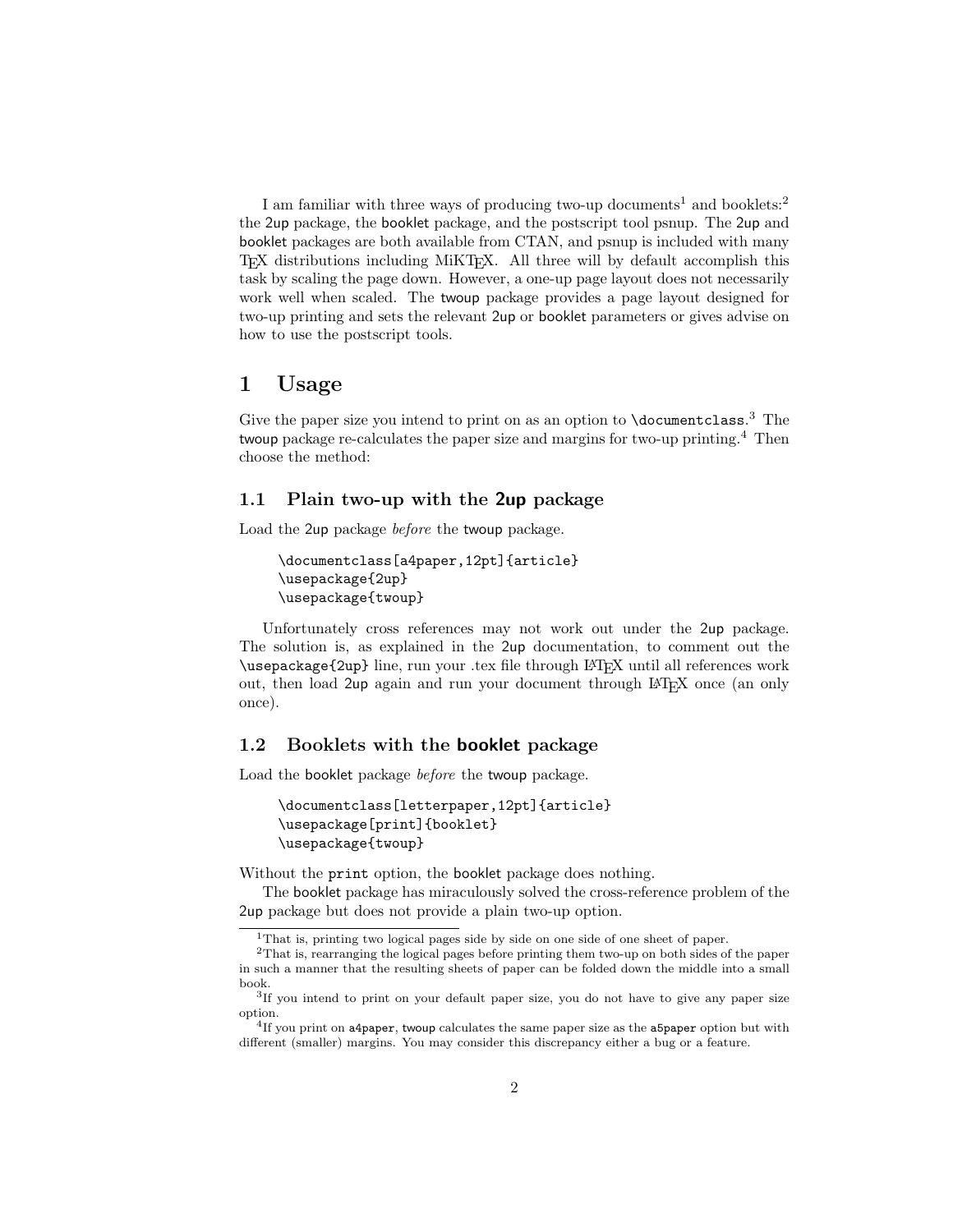### 1.3 Plain two-up with the postscript tools

Simply load the twoup package.

```
\documentclass[letterpaper,12pt]{article}
\usepackage{twoup}
```
When you run your .tex file through LATEX, the two up package will tell you which options to use with the psnup program; look for the psnup command line near the end of the transcript.<sup>5</sup> If you give a paper size option, the twoup package will also tell you which lines you will have to add to your postscript file by hand.

Run the .dvi file through dvips<sup>6</sup> to make a postscript file.

dvips  $\langle file \rangle$ 

Then run psnup with the options that the twoup package gave you above. Even Win95 allows you to cut-and-paste the command line which could look something like this:

psnup -pletter -W396.0pt -H612.0pt -2  $\langle file \rangle$ .ps  $\langle twoup \rangle$ .ps

The postscript file,  $\langle t w o u p \rangle$ .ps, has by now lost all consciousness of which paper size it is to be printed on. If you are about to print on your printer's default paper size, that is no problem. To print on any other paper size you most likely have to place a paper size command in  $\langle twoup \rangle$ .ps. With a plain text editor add the lines two up gave you in the LAT<sub>EX</sub> run to  $\langle t w o u p \rangle$ . The lines to add could look like this:

%%BeginPaperSize: letter letter %%EndPaperSize

Place the new lines just after the  $\frac{2}{\epsilon}$ EndComments line near the top of  $\langle t w o u p \rangle$ .ps.

### 1.4 Booklets with the postscript tools

The LATEX side of making booklets is much like simple two-up. You may want to use the twoside option to \documentclass to make the inner margins a bit larger etc.

\documentclass[a4paper,11pt,twoside]{article} \usepackage{twoup}

As above, the twoup package will advise you on which options to use with the psnup program. Run your .dvi file through dvips:

dvips  $\langle file \rangle$ 

<sup>&</sup>lt;sup>5</sup>Both on screen and in the .log file.

 $6$ The current version of the twoup package requires that you use dvips. If you want to use some other .dvi-to-postscript program, please see code line 37 and the commentary around it.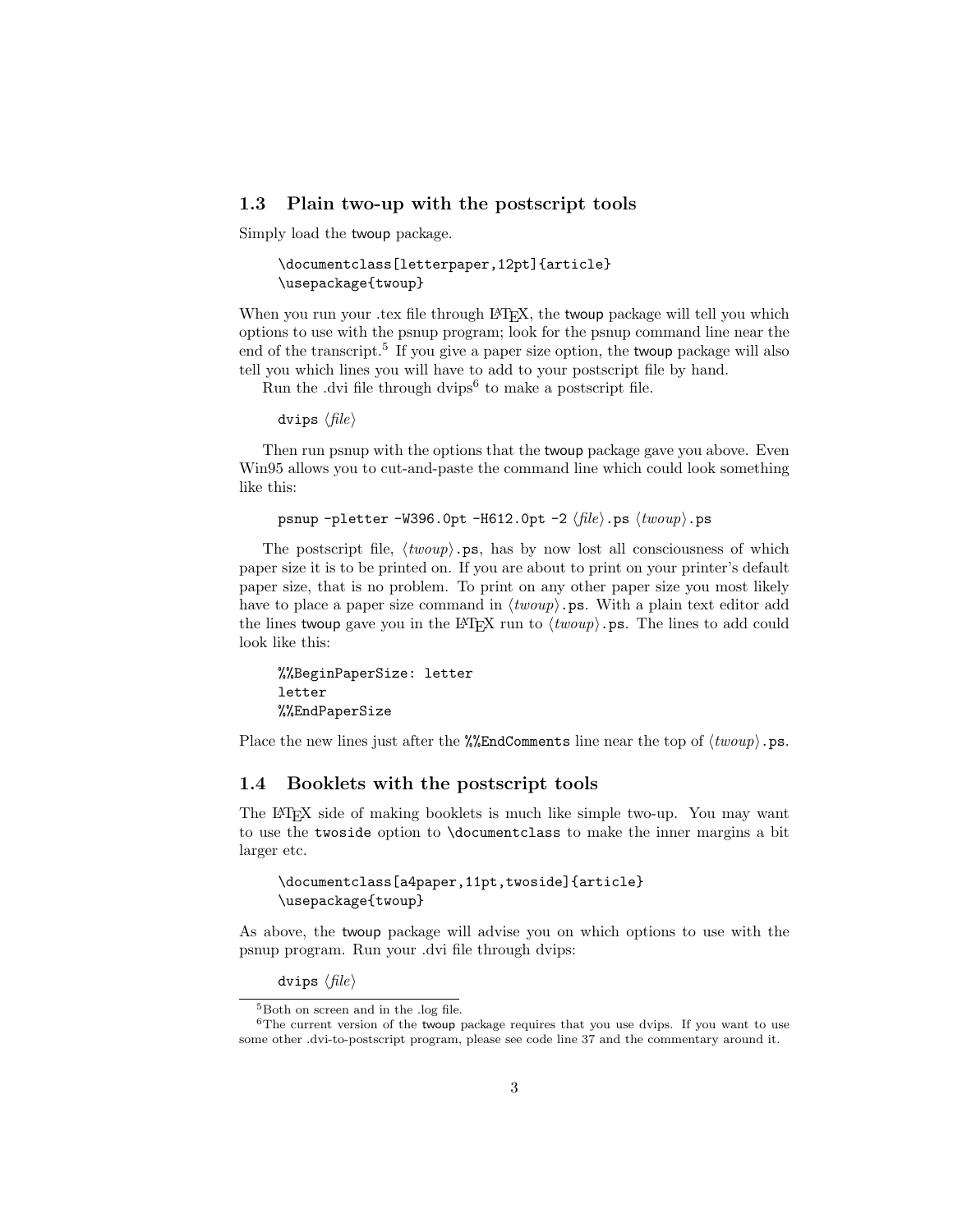Now the fun begins: Before using psnup you must use the psbook program to fold your postscript file into a signature:

psbook  $\langle file \rangle$ .ps  $\langle book \rangle$ .ps

The number of pages in a signature must be divisible by four, so psbook may add a few blank pages to the end of your booklet. Run the result through psnup with the options the twoup package calculated in the LATEX run. The command line could look something like this:<sup>7</sup>

psnup -pa4 -Pa5 -2  $\langle \textit{book} \rangle$ .ps  $\langle \textit{twoup} \rangle$ .ps

Unless you are about to print on your printer's default paper size, add the paper size command to  $\langle t w o u p \rangle$ . ps as above.

You can print your postscript file,  $\langle t w o u p \rangle$ .ps, now, but if you want to print double sided, you may have to split the file in two with the psselect program:

psselect -o  $\langle twoup \rangle$ .ps  $\langle odd \rangle$ .ps psselect  $-e \langle t w o u p \rangle$ .ps  $\langle even \rangle$ .ps

Then print  $\langle odd \rangle$ . ps, turn the paper over, and print  $\langle even \rangle$ . ps.<sup>8</sup>

### 1.5 Options

By default the twoup package leaves room for running headers and footers. Use the noheadfoot, nofoot, or nohead option to reclaim that space. As a side efect, these options set the page style: noheadfoot implies the empty page style, nofoot implies the headings page style, and nohead implies the plain page style. Moreover, the nofoot and noheadfoot options disable the plain page style<sup>9</sup> to prevent the \chapter command from inserting a \thispagestyle{plain} command.

The twoup package knows the standard paper size options: letterpaper, legalpaper, executivepaper, a4paper, a5paper, and b5paper. You should use these options as global options to \documentclass. If you print two-up on legalpaper, the text width is larger than what is considered comfortable. You should use the twocolumn option to \documentclass or, better, the multicol package.

If you use twoup without 2up or booklet, then the twoup package will insert a paper-size \special in your .dvi file. Use the nospecial option to suppress this.

### 1.6 Additional commands

\cleartolastpage If you are making a booklet, the number of pages must be divisible by four; indeed, the booklet package or the psbook program will add blank pages as necessary. If,

<sup>7</sup>Under Unix, you can pipe the psbook and psnup commands together; Windows, however, does not like long command lines.

<sup>&</sup>lt;sup>8</sup>Depending on your printer, you may want to use psselect's  $-r$  option to print the  $\langle even \rangle$ pages in reverse order.

 $^{9}$ By making plain synonymous with the empty style.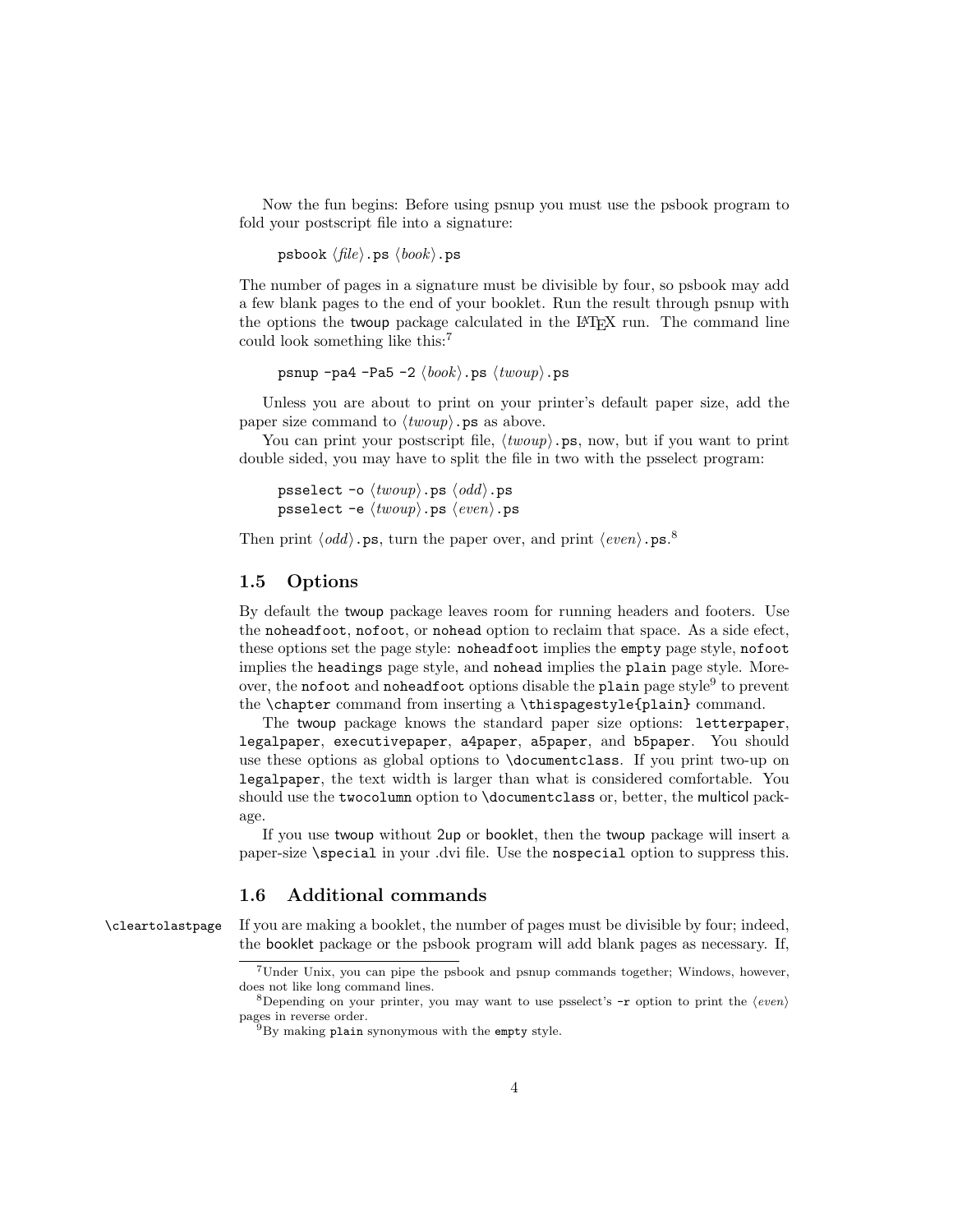however, you want to print on the last page, the back of your booklet, you can use the \cleartolastpage command in a twosided context to (print all pending tables, figures, and footnotes and) insert as many blank pages as necessary to reach a page number divisible by four. In detail,

```
\cleartolastpage[\langle div \rangle][\langle rem \rangle]
\cleartolastpage*[\langle div \rangle][\langle rem \rangle]
```
both print all pending floats and insert blank pages until the page number leaves remainder  $\langle rem \rangle$  when divided by  $\langle div \rangle$ . The default value of  $\langle rem \rangle$  is 0, and the default value of  $\langle div \rangle$  is 4 under the twosided class option and 2 otherwise. The starred version suppresses the printing of page numbers on the inserted blank pages.

Thus  $\clap{\text{clearblastpage}[1]}$  is equivalent to  $\mathbb{A}$ FRX's  $\clap{\text{clearpage} command}$ and \cleartolastpage[2][1] is equivalent to \cleardoublepage.

The \cleartolastpage command may fail to put you one the last page if page 1 is not the very first page (maybe because you have differently numbered front matter); use the optional  $\langle rem \rangle$  argument to overcome this.

## 2 Installation

As you must have figured, you generate the documentation for the twoup package by running the file twoup.dtx through LATEX—thrice to resolve cross references. To extract the package itself from the .dtx file, run twoup.ins through LAT<sub>EX</sub>:

#### latex twoup.ins

You now have to decide what to do with several files.

- You may have to move the file twoup.sty to some directory where LATEX can find it; (local)texmf/tex/latex/misc would be the natural choice  $[2]$ .
- Move the documentation, twoup.dvi or twoup.pdf, to (local)texmf/doc/ latex/misc.
- You may discard the source files, twoup.dtx and twoup.ins, or store them in (local)texmf/source/latex/misc.
- Discard all remaining twoup.\* files.

## 3 Limitations

The twoup package is designed for and tested on letterpaper, legalpaper, and a4paper. Printing two-up on smaller paper is hardly feasible; printing on larger paper is beyond the normal desktop printer.

The margins calculated by two up are too small for  $\m{marginparse}$ .<sup>10</sup>

 $10$ But just large enough for the line numbers inserted by the lineno package.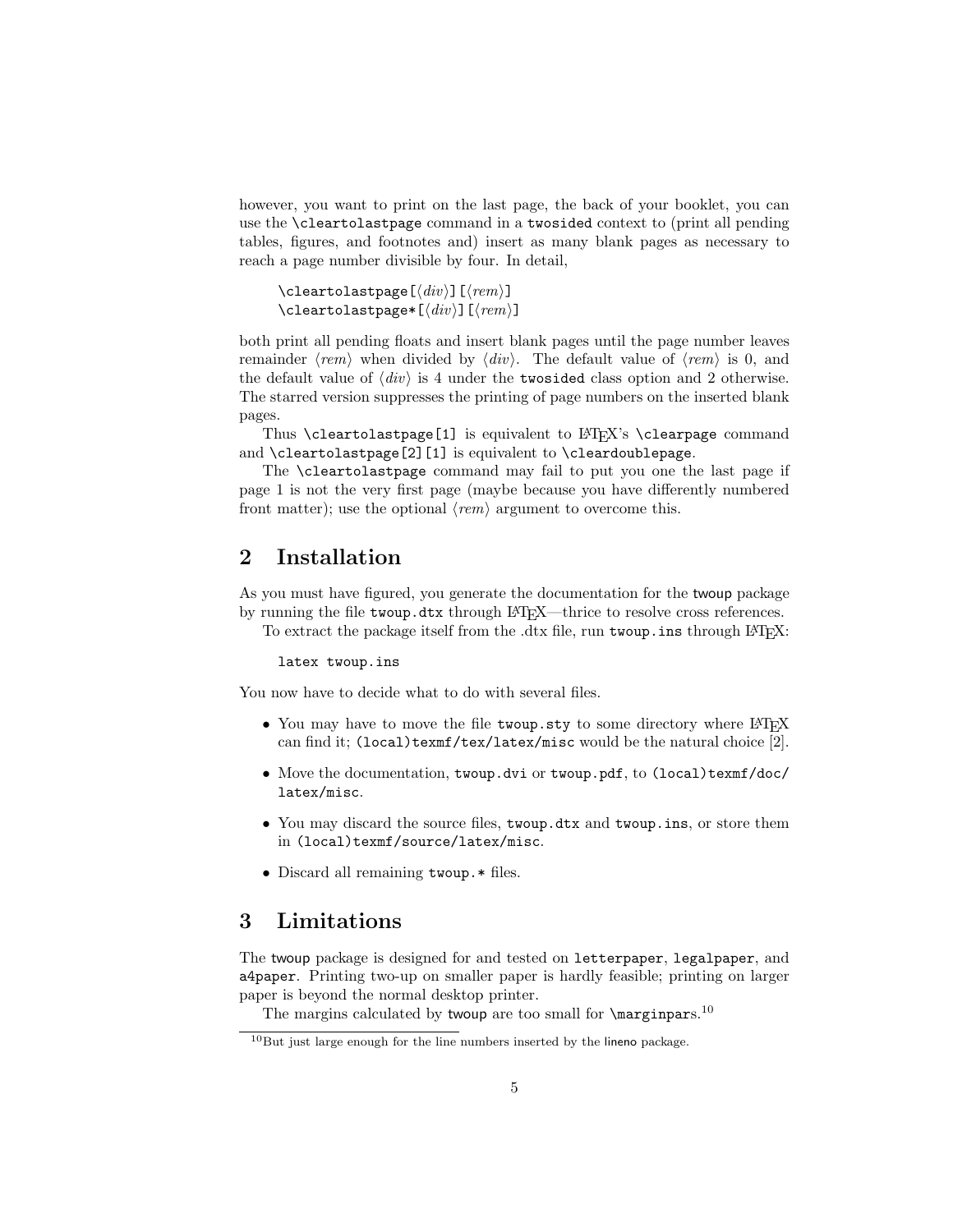If you print two-up on legalpaper, twoup leaves a text width larger than what is considered comfortable. You should use the twocolumn option to \documentclass or, better, the multicol package.

The twoup package is not compatible with the geometry package. Both packages re-calculate the margins and the disagree on the interpretation of the paper size options.

I know very little about postscript, yet I tell you to go add lines to .ps files. The advise twoup gives has always worked for me; if it doesn't work for you, please teach me the correct way.

The current implementation of twoup requires dvips (unless you use the 2up or booklet packages). This limitation is easily overcome with your help: please see code line 37 and the commentary around it.

### 4 License

This work may be distributed and/or modified under the conditions of the LAT<sub>EX</sub> Project Public License, either version 1.3 of this license or (at your option) any later version. The latest version of this license is in http://www.latex-project.  $\text{org/1pp1.txt}$  and version 1.3 or later is part of all distributions of  $\text{ETrX}$  version 2005/12/01 or later.

This work has the LPPL maintenance status 'maintained.'

The Current Maintainer of this work is Mogens Lemvig Hansen.

This work consists of the files twoup.dtx and twoup.ins and the derived file twoup.sty.

### 5 Implementation

The twoup package doesn't have to do much—just re-calculate the paper size and the margins and put together the advise on how to use the psnup program. The twoup package does its thing based on the plain LATEX parameters \paperwidth, \paperheight, \headheight, \headsep, \footskip, \topskip, and \baselineskip.

### 5.1 Identification

```
1 \langle *package \rangle2 \NeedsTeXFormat{LaTeX2e}%
3 \ProvidesPackage{twoup}[2007/02/26 version 1.3]
```
### 5.2 Declaration of Options

The noheadfoot option sets the relevant lenghts to zero. Since there is no room for headers or footers, the only sensible page style is empty. The \chapter command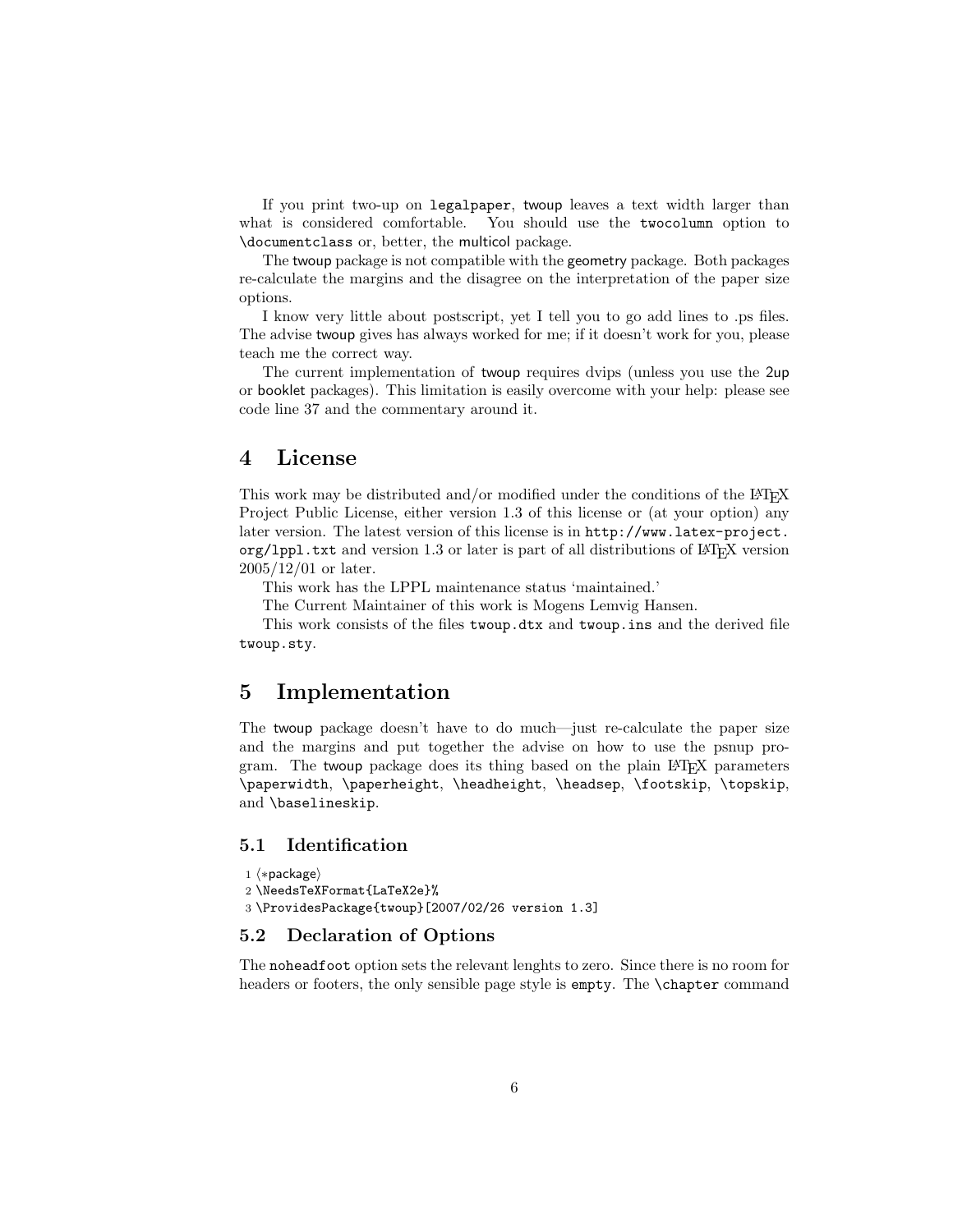issues a \thispagestyle{plain} command, so re-define the plain style to be a synonym for the empty style.<sup>11</sup>

4 \DeclareOption{noheadfoot}{%

- 5 \setlength{\headheight}{0pt}%
- 6 \setlength{\headsep}{0pt}%
- 7 \setlength{\footskip}{0pt}%
- 8 \let\ps@plain\ps@empty
- 9 \pagestyle{empty}}

With room for a header but without a footer the most sensible page style would be headings. Again the plain page style must be disabled.

```
10 \DeclareOption{nofoot}{%
```
- 11 \setlength{\footskip}{0pt}%
- 12 \let\ps@plain\ps@empty
- 13 \pagestyle{headings}}

With room for a footer but no header the most sensible page style is plain—so don't change plain.

```
14 \DeclareOption{nohead}{%
```
- 15 \setlength{\headheight}{0pt}%
- 16 \setlength{\headsep}{0pt}%
- 17 \pagestyle{plain}}

\TwoUp@info \TwoUp@paper The paper size options record part of the advise on how to use the psnup program in \TwoUp@info and part of the advise on how to edit the final postscript file in \TwoUp@paper.

```
18 \DeclareOption{letterpaper}{%
19 \def\TwoUp@info{-pletter -W5.5in -H8.5in}%
20 \def\TwoUp@paper{letter}}%
21 \DeclareOption{legalpaper}{%
22 \def\TwoUp@info{-plegal -W7in -H8.5in}%
23 \def\TwoUp@paper{legal}}%
24 \DeclareOption{executivepaper}{%
25 \def\TwoUp@info{-pexecutive -W5.25in -H7.25in}%
26 \def\TwoUp@paper{executive}}%
27 \DeclareOption{a4paper}{%
28 \def\TwoUp@info{-pa4 -Pa5}%
29 \def\TwoUp@paper{a4}}%
30 \DeclareOption{a5paper}{%
31 \def\TwoUp@info{-pa5 -W105mm -H148mm}%
32 \def\TwoUp@paper{a5}}%
33 \DeclareOption{b5paper}{%
34 \def\TwoUp@info{-pb5 -W125mm -H176mm}%
35 \def\TwoUp@paper{b5}}%
```
\TwoUp@special The twoup package needs to record the (smaller) paper size in the postscript file. That means placing a suitable \special command in the .dvi file. Unfortunately,

<sup>&</sup>lt;sup>11</sup>I borrowed the idea of brutally making plain a synonym for empty from David Carlisle's nopageno package.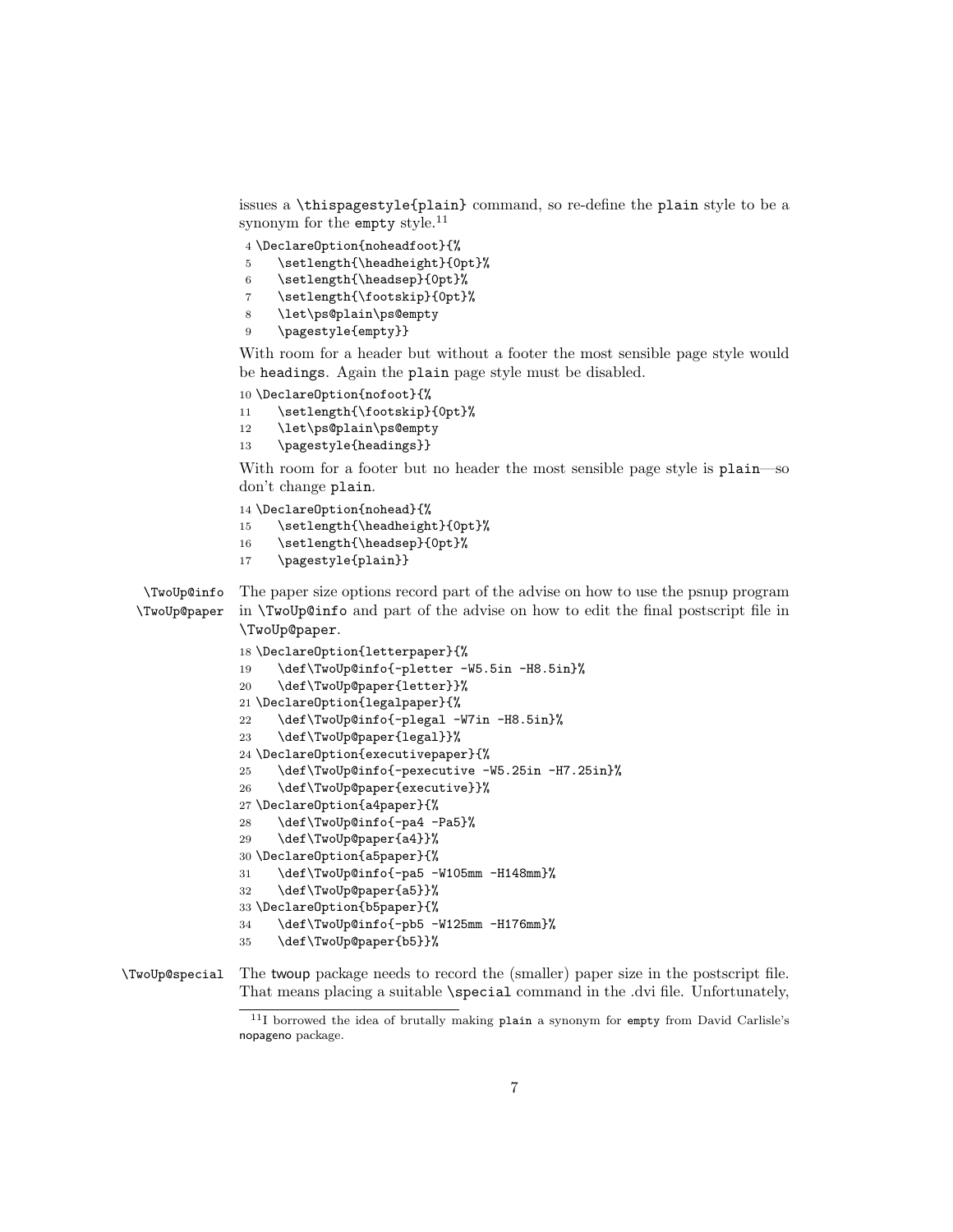"suitable" depends on which .dvi-to-postscript program you use, so we need an option for each such program. I have implemented the option for dvips but was too lazy to figure out the appropriate command for other .dvi-to-postscript programs.

36 \DeclareOption{dvips}{% 37 \def\TwoUp@special{% 38 \special{papersize=\the\paperwidth,\the\paperheight}}}

If you need to use the twoup package with another postscript driver, please let me know so I can incorporate more options in future releases of twoup. While you wait for that, use the nospecial option to suppress the \special.

```
39 \DeclareOption{nospecial}{%
40 \def\TwoUp@special{\relax}}
```
### 5.3 Execution of Options

Default to dvips leaving space for headers and footer as the class sees fit.

```
41 \ExecuteOptions{dvips}
42 \ProcessOptions
```
### 5.4 Main Code

#### 5.4.1 Paper Size and psnup Advise

\TwoUp@info Before re-calculating the paper size, we must record part of the psnup advise. If a paper size option did that already, all is fine. Otherwise we must be printing on the default paper size which we must then determine. We will try to recognize the most common default paper sizes: a4, letter, and legal. Since this is the default paper size, we may assume that the printer knows how to handle it. We therefore suppress the advise on editing the final postscript file by not defining \TwoUp@paper.

```
43 \ifx\TwoUp@info\undefined
44 \setlength{\@tempdima}{8.5in}
45 \ifdim\paperwidth=\@tempdima
46 \setlength{\@tempdima}{11in}
47 \ifdim\paperheight=\@tempdima
48 \def\TwoUp@info{-pletter -W5.5in -H8.5in}
49 \qquad \qquad \fi
50 \setlength{\@tempdima}{14in}
51 \ifdim\paperheight=\@tempdima
52 \def\TwoUp@info{-plegal -W7in -H8.5in}
53 \overline{\phantom{a}} \fi
54 \fi
55 \setlength{\@tempdima}{210mm}
56 \ifdim\paperwidth=\@tempdima
57 \setlength{\@tempdima}{297mm}
58 \ifdim\paperheight=\@tempdima
59 \def\TwoUp@info{-pa4 -Pa5}
60 \overline{\ } \} \fi
```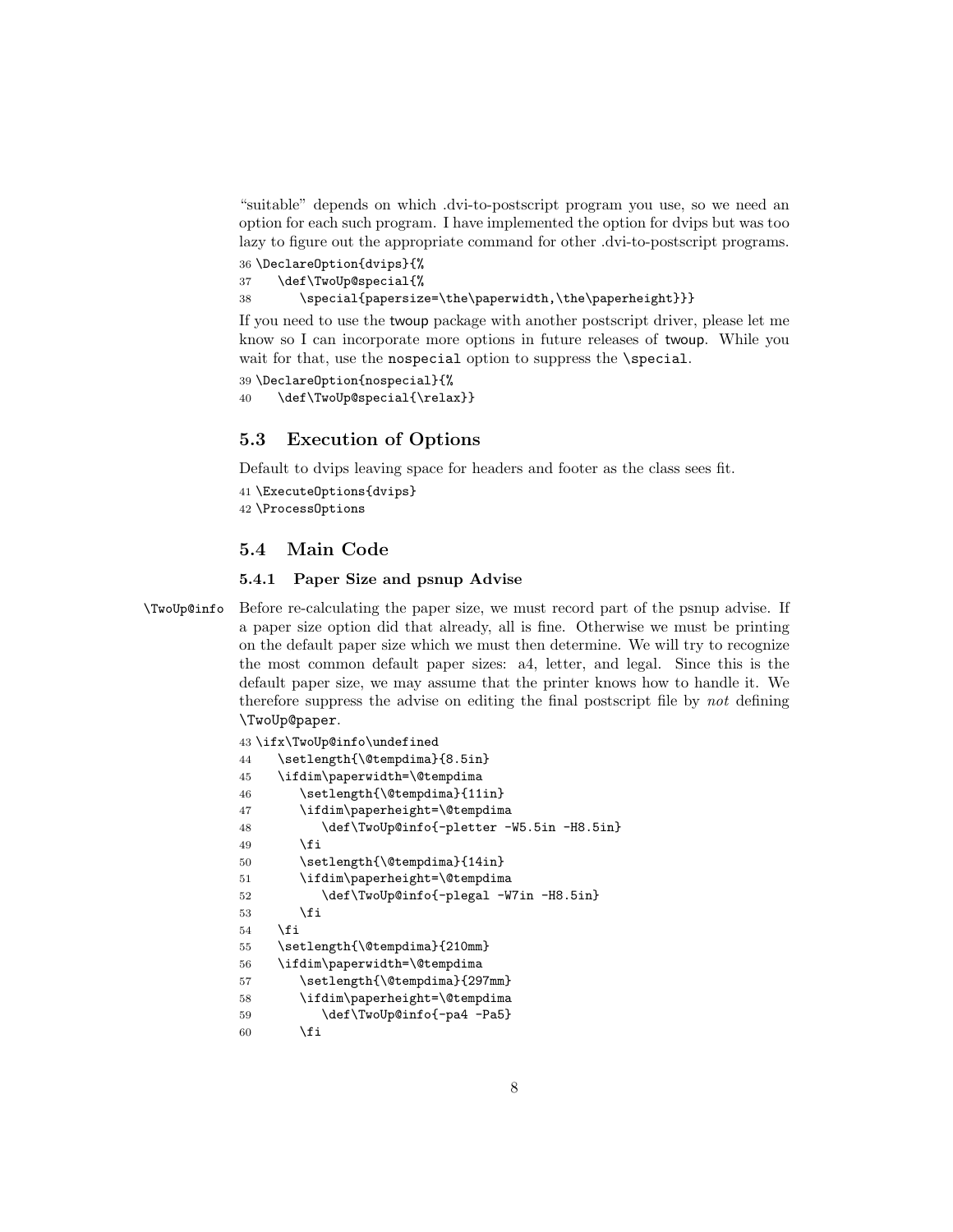61  $\setminus$ fi  $62$  \fi

If  $\Upsilon$  woUp@info is still undefined, we give up and use the  $-w$  and  $-h$  options to psnup.<sup>12</sup>

63 \ifx\TwoUp@info\undefined

64 \PackageWarningNoLine{twoup}{Unknown paper size.

65 You may want to use a \MessageBreak

66 paper size option like letterpaper}

TEX displays  $\theta$  he paperwidth as however many pt, by which TEX means traditional points; one inch is 72.27 pt. However, psnup expects the paper width as so-and-so many  $pt$ , by which psnup means postscript points, the unit T<sub>E</sub>X calls  $bp$ , or big points; one inch is 72 bp. To overcome this confusion, we must multiply by  $\frac{72}{72.27}$  or 0.99627.

67 \setlength{\@tempdima}{0.99627\paperwidth}

The \@settopoint command rounds (down) to an integer. Rounding causes the psnup command line to be slightly wrong but less ugly.

68 \@settopoint\@tempdima

Then record the information in \TwoUp@info. The psnup syntax for the output paper size is  $-\mathbf{w}\langle width \rangle -\mathbf{h}\langle height \rangle$ .

69 \edef\TwoUp@info{-w\the\@tempdima}

Record the paper height in the same manner.

- 70 \setlength{\@tempdima}{0.99627\paperheight}
- 71 \@settopoint\@tempdima

72 \edef\TwoUp@info{\TwoUp@info\space -h\the\@tempdima}

Then add the input paper size to the list of psnup options. The syntax for the input paper size is  $-W(width)$  -H $\langle height \rangle$ . As before, we must correct for the confusion between traditional and postscript points.

```
73 \setlength{\@tempdima}{0.5\paperheight}
```

```
74 \setlength{\@tempdima}{0.99627\@tempdima}
```

```
76 \edef\TwoUp@info{\TwoUp@info\space -W\the\@tempdima}
```

```
77 \setlength{\@tempdima}{0.99627\paperwidth}
```
78 \@settopoint\@tempdima

```
79 \edef\TwoUp@info{\TwoUp@info\space -H\the\@tempdima}
80 \setminus fi
```
The advise on psnup options is ready; now we must decide whether to use it. But first change the paper size: swap the width and the height; then divide the new width by two.

```
81 \setlength{\@tempdima}{\paperwidth}
82 \setlength{\paperwidth}{0.5\paperheight}
83 \setlength{\paperheight}{\@tempdima}
```
<sup>75</sup> \@settopoint\@tempdima

<sup>&</sup>lt;sup>12</sup>We could of course have used the  $-w$  and  $-w$  options also for a4, letter, and legal sized paper, but the psnup command line looks a lot prettier with a -pa4, -pletter, or -plegal option.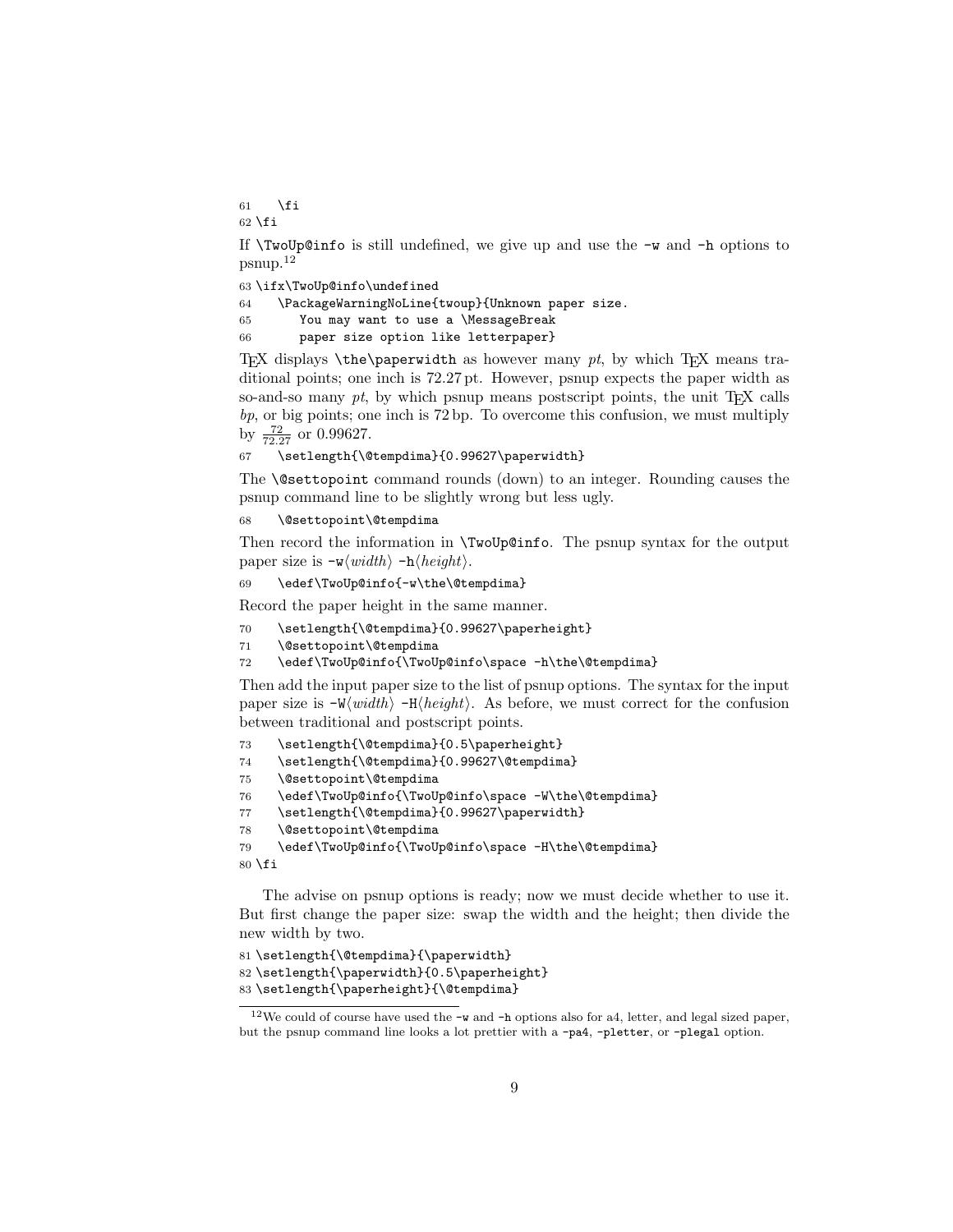If either the 2up or booklet package is loaded, ignore the psnup advise and issue suitable \source and \target commands—both 2up and booklet define \source and \target.

```
84 \@ifpackageloaded{2up}{%
85 \source{\magstep0}{\paperwidth}{\paperheight}%
86 \target{\magstep0}{2\paperwidth}{\paperheight}%
87 }{%
88 \@ifpackageloaded{booklet}{%
89 \source{\magstep0}{\paperwidth}{\paperheight}%
90 \target{\magstep0}{2\paperwidth}{\paperheight}%
91 }{%
```
Otherwise we are going the postscript route. Record the new smaller paper size in the postscript file by placing a suitable \special command in the .dvi file.

92 \TwoUp@special

Then have the psnup advise presented at the end of the LATEX run. Using \PackageInfo would have been natural, but I want the advise to appear on the screen (as well as in the .log file); also the psnup command line is rather long, so we need *ad hoc* formatting.

```
93 \AtEndDocument{\typeout{^^J%
94 Package twoup Info: Use psnup with these options:^^J%
95 psnup \TwoUp@info\space -2 \jobname.ps twoup.ps^^J}}
```
If we had an explicit paper size option (indicating that we are to print on a paper size other than the default), \TwoUp@paper is defined and we can give advise on editing the postscript file.

```
96 \ifx\TwoUp@paper\undefined\else
97 \AtEndDocument{\typeout{^^J%
98 Package twoup Info: You may have to add these
99 three lines to your .ps file:^^J%
100 \@percentchar\@percentchar BeginPaperSize: \TwoUp@paper^^J%
101 \TwoUp@paper^^J%
102 \@percentchar\@percentchar EndPaperSize^^J}}
103 \fi%
104 }}%
```
#### 5.4.2 Text Width and Horizontal Margins

The standard LATEX classes  $[1]$  ensure that the line length is not too large for comfortable reading. For two-up printing on letterpaper, a4paper, or smaller, that is a non-issue. However, legalpaper does leave room for oversized lines.<sup>13</sup> If I leave the line length "small," the layout of the two-up printed page looks odd. I therefore allow the oversized lines. The user should consider using twocolumn mode or—better—the multicol package.

 $13$ Up to 25% "too large."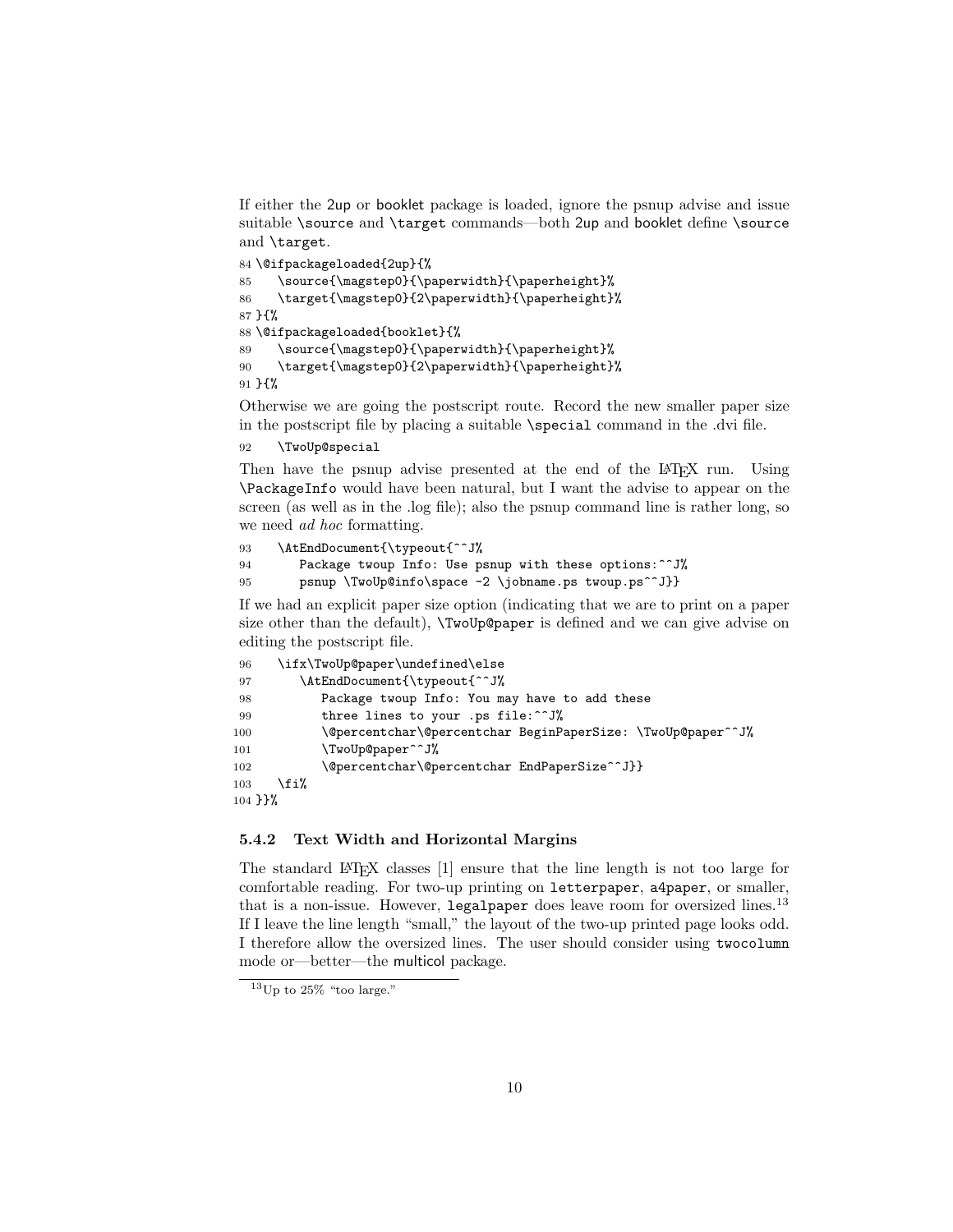I think that a total horizontal margin of one inch looks fine.<sup>14</sup> The \textwidth is then what is left of the \paperwidth.

105 \setlength{\@tempdima}{1in}

```
106 \setlength{\textwidth}{\paperwidth}
```

```
107 \addtolength{\textwidth}{-\@tempdima}
```
If we are printing in twoside mode, the inner margin should be larger than the outer margin. A ratio of about 1 : 2 looks fine. The outer margin is then what is left of the total horizontal margin.

```
108 \if@twoside
```

```
109 \setlength{\evensidemargin}{0.33\@tempdima}
```

```
110 \setlength{\oddsidemargin}{\@tempdima}
```

```
111 \addtolength{\oddsidemargin}{-\evensidemargin}
```

```
112 \else
```
In oneside mode, simply split the margins even.

```
113 \setlength{\oddsidemargin}{0.5\@tempdima}
114 \setlength{\evensidemargin}{\oddsidemargin}
115 \fi
```
So far we have ignored that the "real" left margin is 1 inch + \hoffset + \oddsidemargin (or \evensidemargin). We must subtract that inch.

```
116 \addtolength{\oddsidemargin}{-1in}
117 \addtolength{\evensidemargin}{-1in}
```
#### 5.4.3 Text Height and Vertical Margins

A top margin of half an inch looks good to me. As a first approximation for the text height, simply subtract all the header and footer stuff from the paper height. (Subtract \topmargin twice for the sake of the bottom margin.)

```
118 \setlength{\topmargin}{0.5in}
119 \setlength{\textheight}{\paperheight}
120 \addtolength{\textheight}{-2\topmargin}
121 \addtolength{\textheight}{-\headheight}
122 \addtolength{\textheight}{-\headsep}
123 \addtolength{\textheight}{-\footskip}
```
The text height must then be corrected to fit an integer number of lines. The first line has height \topskip while all other lines have height \baselineskip. Thus subtract \topskip and divide by \baselineskip.

```
124 \addtolength{\textheight}{-\topskip}
125 \divide\textheight\baselineskip
```
The  $\div$  divide command performs integer division, so  $\div$  extheight is now  $\langle number$ of lines) sp. Store the result in a counter to get a *bona fide* number.

```
126 \@tempcnta\textheight
```
<sup>&</sup>lt;sup>14</sup>Fine enough to just leave room (in oneside mode) for the numbers added by the lineno package.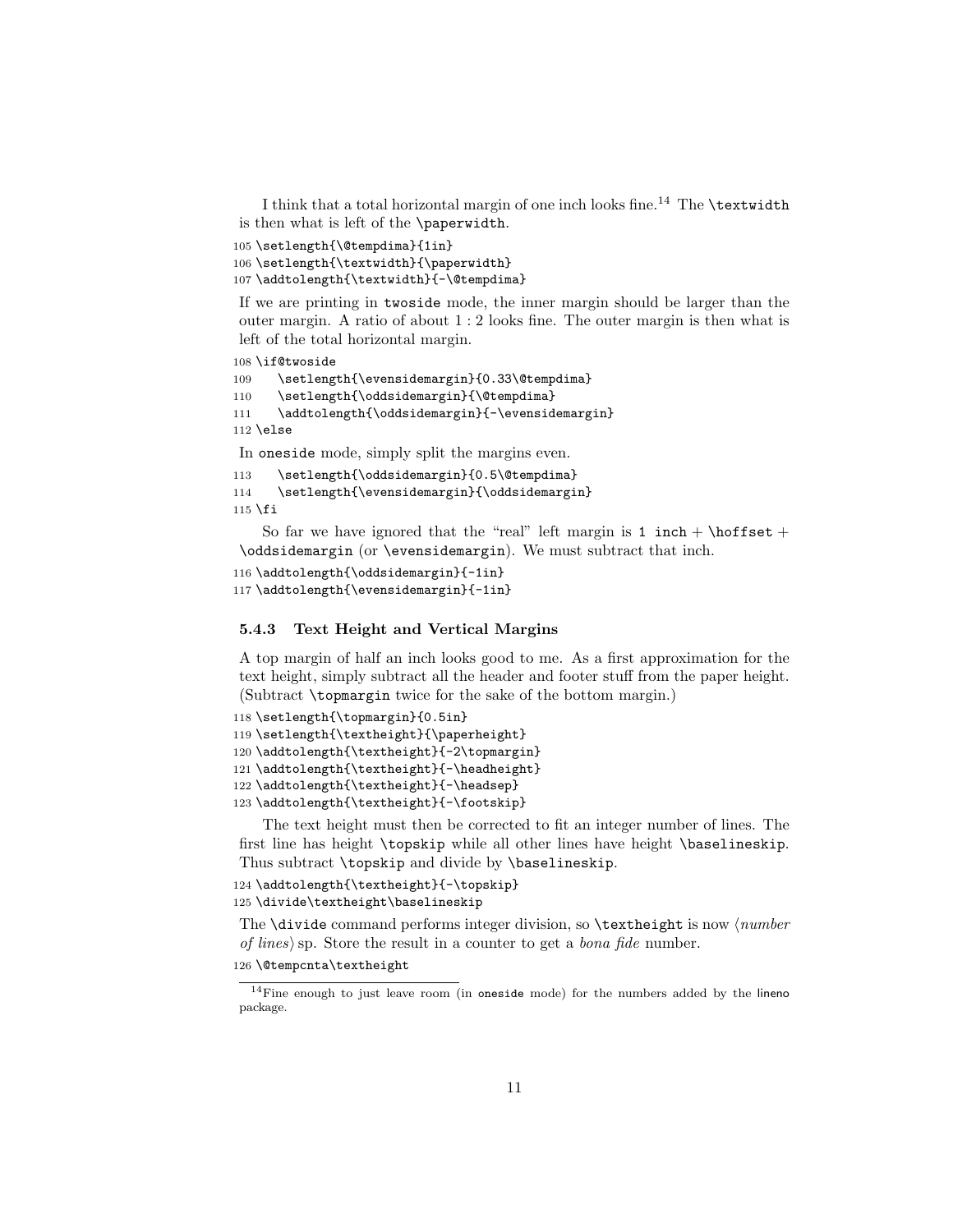Now we can calculate the text height: the correct number of \baselineskips plus a \topskip for the first line.

```
127 \setlength{\textheight}{\@tempcnta\baselineskip}
```

```
128 \addtolength{\textheight}{\topskip}
```
Again, the "real" top margin is 1 inch + \voffset + \topmargin, so subtract one inch from \topmargin.

```
129 \addtolength{\topmargin}{-1in}
```
\cleartolastpage The \cleartolastpage command clears the page, checks for a star, prepares to issue a suitable \thispagestyle command, and passes control to \cleartolastp@ge.

130 \newcommand{\cleartolastpage}{%

```
131 \clearpage
```

```
132 \@ifstar
```

```
133 {\def\TwoUp@blankpagestyle{\thispagestyle{empty}}\cleartolastp@ge}
```
134 {\let\TwoUp@blankpagestyle\relax\cleartolastp@ge}}

The **\cleartolastp@ge** command stores the first optional argument,  $\langle div \rangle$ , in the temporary counter \@tempcnta with a default that depends on the twoside class option.

```
135 \if@twoside
```

```
136 \newcommand{\cleartolastp@ge}[1][4]{%
137 \@tempcnta#1\relax
138 \cleartol@stp@ge}%
139 \else
140 \newcommand{\cleartolastp@ge}[1][2]{%
141 \@tempcnta#1\relax
142 \cleartol@stp@ge}%
143 \fi
```
The \cleartol@stp@ge command does the real work: store a copy of the page number,  $\c{e}$  and multiply by  $\langle div \rangle$  to round down to a multiple of  $\langle div \rangle$ , and add  $\langle rem \rangle$ .

144 \newcommand{\cleartol@stp@ge}[1][0]{%

145 \@tempcntb\c@page

```
146 \divide\@tempcntb\@tempcnta
```
- 147 \multiply\@tempcntb\@tempcnta
- 148 \advance\@tempcntb#1\relax

Now **\@tempcntb** leaves remainder  $\langle rem \rangle$  when divided by  $\langle div \rangle$ , but it may still be smaller than the page number. If so, add  $\langle div \rangle$  to get the next number that leaves the same remainder.

149 \ifnum\@tempcntb<\c@page

150 \advance\@tempcntb\@tempcnta

 $151$  \fi

Now \@\tempcntb is the page number we want to reach.

- 152 \loop\ifnum\c@page<\@tempcntb
- 153 \hbox{}\TwoUp@blankpagestyle\newpage